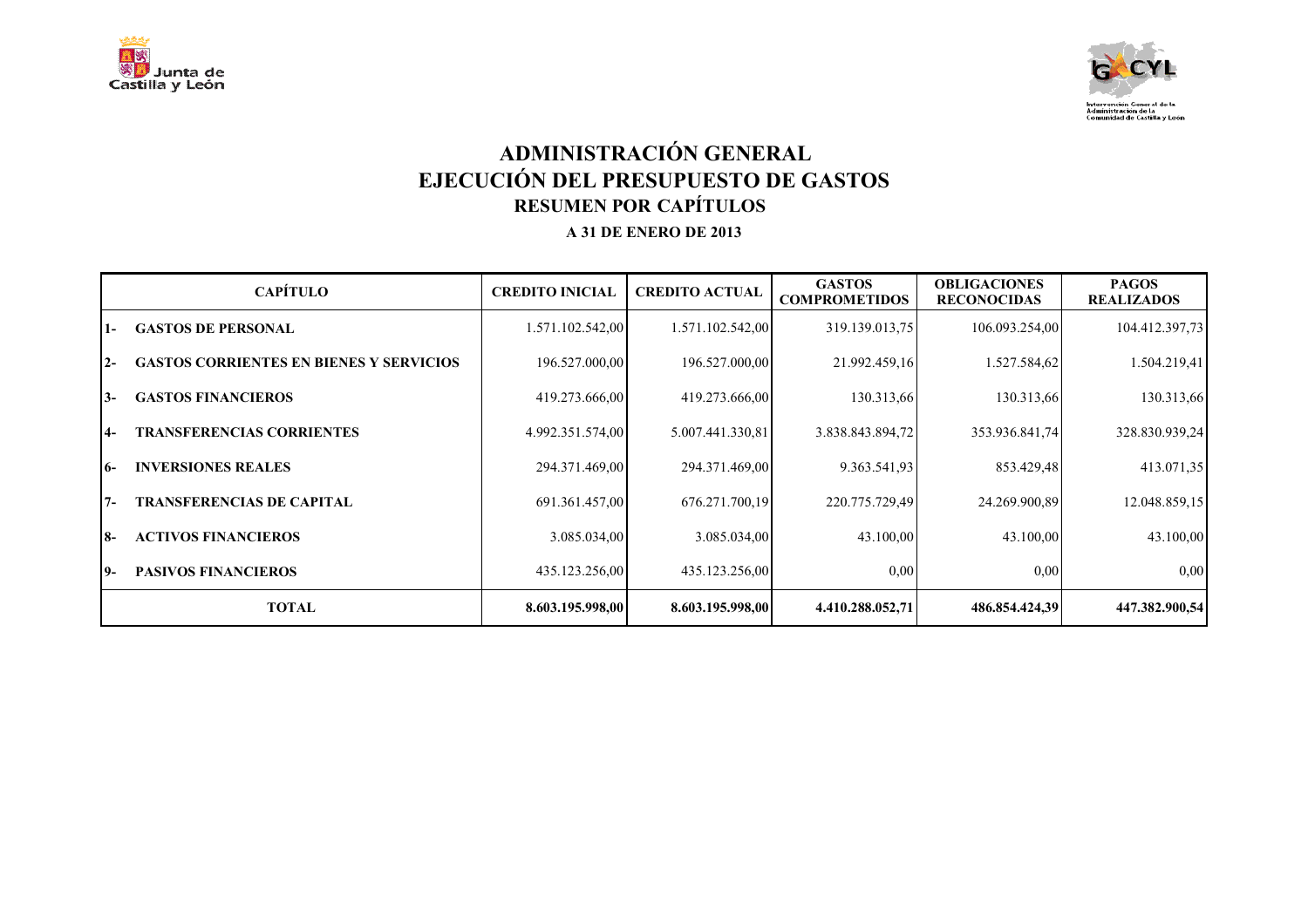



# **ADMINISTRACIÓN GENERAL EJECUCIÓN DEL PRESUPUESTO DE GASTOS RESUMEN POR SECCIONES A 31 DE ENERO DE 2013**

| <b>SECCIÓN</b>                            | <b>CREDITO INICIAL</b> | <b>CREDITO ACTUAL</b> | <b>GASTOS</b><br><b>COMPROMETIDOS</b> | <b>OBLIGACIONES</b><br><b>RECONOCIDAS</b> | <b>PAGOS</b><br><b>REALIZADOS</b> |
|-------------------------------------------|------------------------|-----------------------|---------------------------------------|-------------------------------------------|-----------------------------------|
| <b>01- DE LA PRESIDENCIA</b>              | 89.192.230,00          | 89.192.230,00         | 911.933,20                            | 849.269,05                                | 849.020,36                        |
| 02- HACIENDA                              | 124.455.545,00         | 124.890.545,00        | 5.595.112,22                          | 4.609.907,19                              | 4.595.201,75                      |
| 03- AGRICULTURA Y GANADERÍA               | 365.275.765,00         | 365.275.765,00        | 96.597.443,38                         | 7.456.909.59                              | 6.251.154,43                      |
| 04- FOMENTO Y MEDIO AMBIENTE              | 462.989.399,00         | 462.989.399,00        | 18.376.344,57                         | 13.648.507,57                             | 12.608.645,44                     |
| 05- SANIDAD                               | 3.087.969.939,00       | 3.087.969.939,00      | 3.061.547.989,15                      | 254.005.221,56                            | 254.005.221,56                    |
| 07- EDUCACIÓN                             | 1.802.519.187,00       | 1.802.519.187,00      | 509.453.622,74                        | 121.096.744,42                            | 118.972.511,04                    |
| 08- ECONOMÍA Y EMPLEO                     | 263.253.952,00         | 263.253.952,00        | 174.708.392,03                        | 17.274.456,88                             | 2.261.821,47                      |
| 09- FAMILIA E IGUALDAD DE OPORTUNIDADES   | 489.506.780,00         | 489.506.780,00        | 473.952.040,43                        | 38.833.427,23                             | 38.833.427,23                     |
| 10- CULTURA Y TURISMO                     | 112.612.925,00         | 112.612.925,00        | 43.320.271,09                         | 3.255.077,00                              | 2.539.495,26                      |
| 20- CORTES DE CASTILLA Y LEÓN             | 24.530.050,00          | 24.530.050,00         | 6.132.512,50                          | 6.132.512,50                              | 6.132.512,50                      |
| 21- DEUDA PÚBLICA                         | 854.363.972,00         | 853.928.972,00        | 1.210,00                              | 1.210,00                                  | 1.210,00                          |
| 22- CONSEJO CONSULTIVO DE CASTILLA Y LEÓN | 2.682.185,00           | 2.682.185,00          | 148.281,25                            | 148.281,25                                | 142.490,61                        |
| 31- POLÍTICA AGRARIA COMÚN                | 923.844.069,00         | 923.844.069,00        | 19.542.900,15                         | 19.542.900,15                             | 190.188,89                        |
| <b>TOTAL</b>                              | 8.603.195.998,00       | 8.603.195.998,00      | 4.410.288.052,71                      | 486.854.424,39                            | 447.382.900,54                    |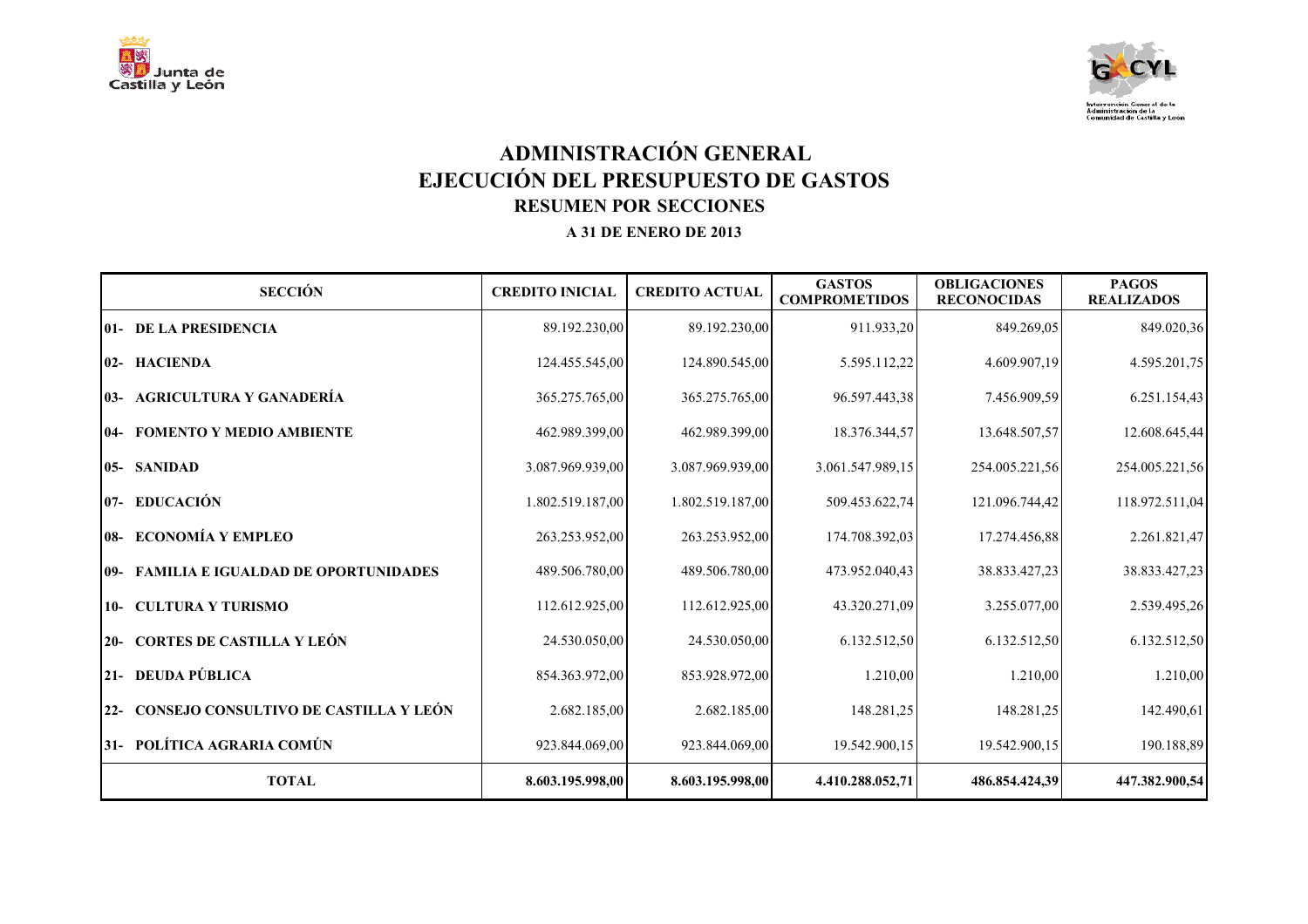



#### **GERENCIA REGIONAL DE SALUD EJECUCIÓN DEL PRESUPUESTO DE GASTOS RESUMEN POR CAPÍTULOS A 31 DE ENERO DE 2013**

|                | <b>CAPÍTULO</b>                                | <b>CREDITO INICIAL</b> | <b>CREDITO ACTUAL</b> | <b>GASTOS</b><br><b>COMPROMETIDOS</b> | <b>OBLIGACIONES</b><br><b>RECONOCIDAS</b> | <b>PAGOS</b><br><b>REALIZADOS</b> |
|----------------|------------------------------------------------|------------------------|-----------------------|---------------------------------------|-------------------------------------------|-----------------------------------|
| 1-             | <b>GASTOS DE PERSONAL</b>                      | 1.643.492.883,00       | 1.643.492.883,00      | 191.237.680,49                        | 178.330.093,87                            | 178.321.624,70                    |
| $2 -$          | <b>GASTOS CORRIENTES EN BIENES Y SERVICIOS</b> | 869.728.031,00         | 869.728.031,00        | 28.497.792,15                         | 28.286.493,59                             | 7.905.580,46                      |
| $\overline{4}$ | <b>TRANSFERENCIAS CORRIENTES</b>               | 562.371.314,00         | 562.371.314,00        | 42.054.765.33                         | 42.001.427.72                             | 41.872.429,03                     |
| I6-            | <b>INVERSIONES REALES</b>                      | 69.995.555,00          | 69.995.555,00         | 0.00                                  | 0.00                                      | 0,00                              |
| $7 -$          | <b>TRANSFERENCIAS DE CAPITAL</b>               | 1.906.816,00           | 1.906.816,00          | 0.00                                  | 0.00                                      | 0,00                              |
| 18-            | <b>ACTIVOS FINANCIEROS</b>                     | 936.314,00             | 936.314.00            | 0,00                                  | 0.00                                      | 0,00                              |
|                | <b>TOTAL</b>                                   | 3.148.430.913,00       | 3.148.430.913.00      | 261.790.237.97                        | 248.618.015,18                            | 228.099.634.19                    |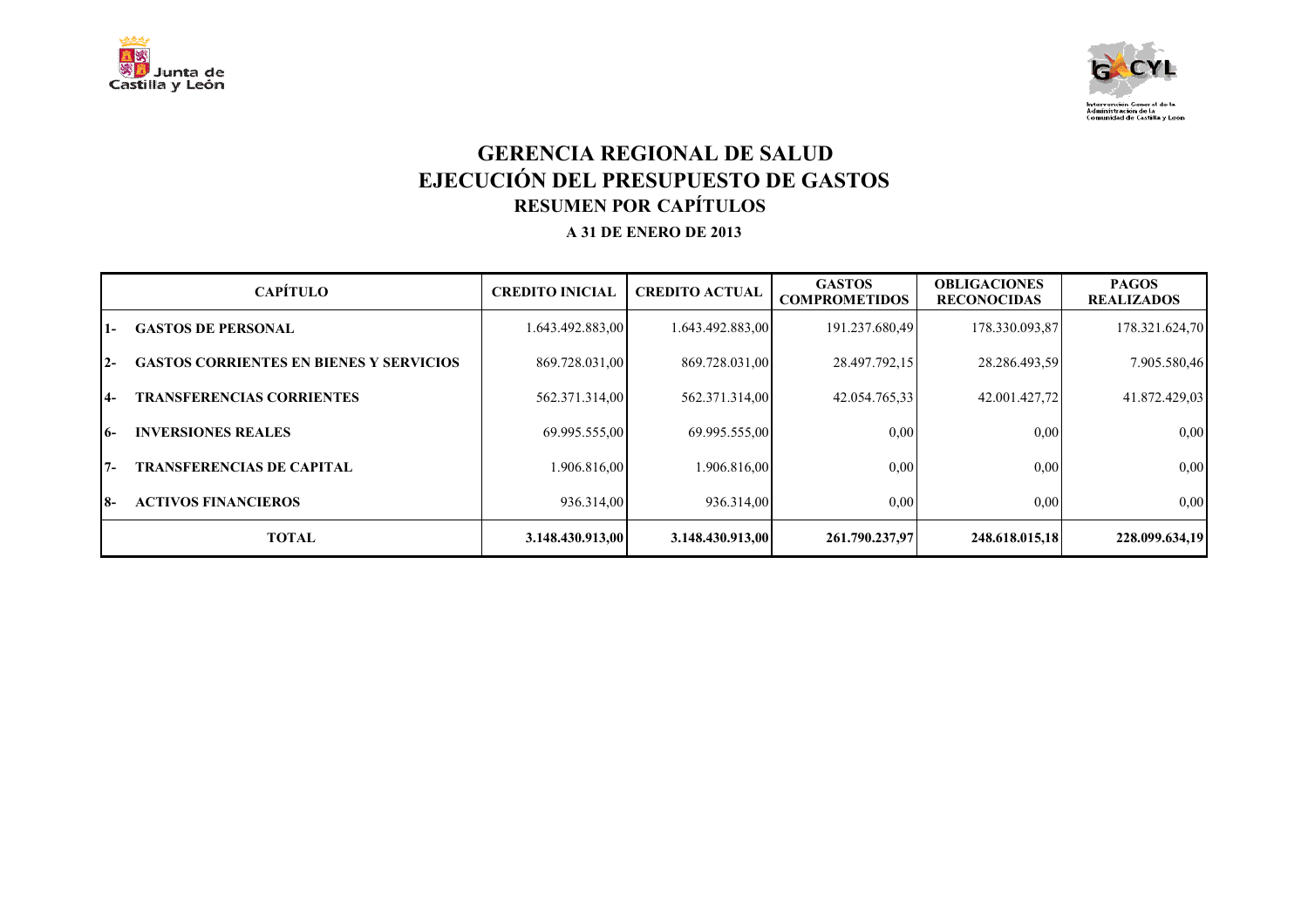



# **SERVICIO PÚBLICO DE EMPLEO EJECUCIÓN DEL PRESUPUESTO DE GASTOS RESUMEN POR CAPÍTULOS A 31 DE ENERO DE 2013**

|       | <b>CAPÍTULO</b>                                | <b>CREDITO INICIAL</b> | <b>CREDITO ACTUAL</b> | <b>GASTOS</b><br><b>COMPROMETIDOS</b> | <b>OBLIGACIONES</b><br><b>RECONOCIDAS</b> | <b>PAGOS</b><br><b>REALIZADOS</b> |
|-------|------------------------------------------------|------------------------|-----------------------|---------------------------------------|-------------------------------------------|-----------------------------------|
| 1-    | <b>GASTOS DE PERSONAL</b>                      | 32.078.023,00          | 32.078.023,00         | 1.877.187,09                          | 1.877.187,09                              | 1.876.699,63                      |
| $2 -$ | <b>GASTOS CORRIENTES EN BIENES Y SERVICIOS</b> | .652.560,00            | 1.652.560,00          | 0.00                                  | 0.00                                      | 0,00                              |
| $4-$  | <b>TRANSFERENCIAS CORRIENTES</b>               | 3.603.947,00           | 3.603.947.00          | 748.177,00                            | 187.044,25                                | 187.044,25                        |
| 16-   | <b>INVERSIONES REALES</b>                      | 9.914.208.00           | 9.914.208.00          | 230.211,11                            | 230.211,11                                | 230.211,11                        |
| $7 -$ | <b>TRANSFERENCIAS DE CAPITAL</b>               | 106.970.565,00         | 106.970.565,00        | 0,00                                  | 0.00                                      | 0,00                              |
| I8-   | <b>ACTIVOS FINANCIEROS</b>                     | 46.000,00              | 46,000,00             | 0,00                                  | 0,00                                      | 0,00                              |
|       | <b>TOTAL</b>                                   | 154.265.303.00         | 154.265.303.00        | 2.855.575,20                          | 2.294.442.45                              | 2.293.954,99                      |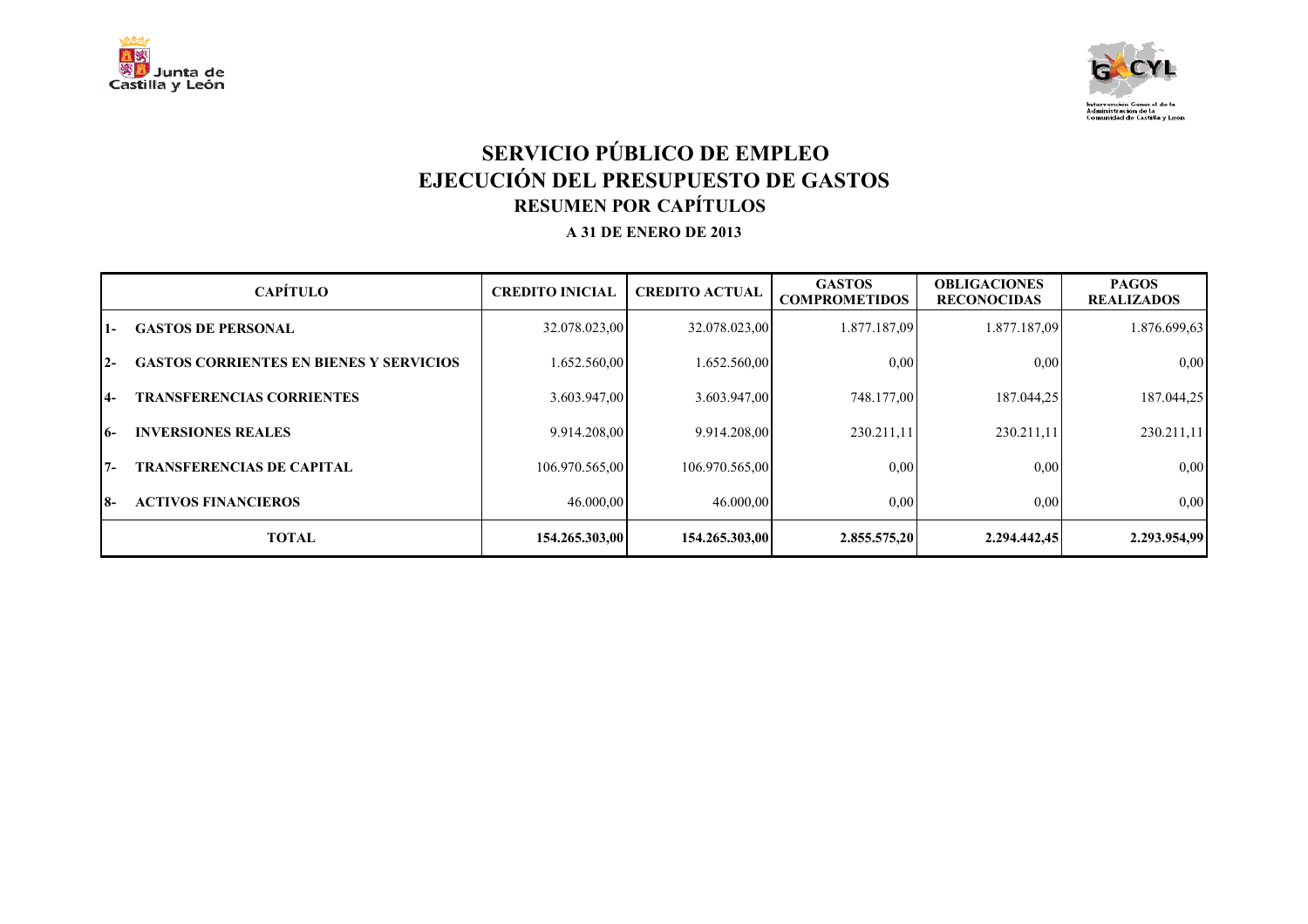



#### **GERENCIA DE SERVICIOS SOCIALES EJECUCIÓN DEL PRESUPUESTO DE GASTOS RESUMEN POR CAPÍTULOS A 31 DE ENERO DE 2013**

|       | <b>CAPÍTULO</b>                                | <b>CREDITO INICIAL</b> | <b>CREDITO ACTUAL</b> | <b>GASTOS</b><br><b>COMPROMETIDOS</b> | <b>OBLIGACIONES</b><br><b>RECONOCIDAS</b> | <b>PAGOS</b><br><b>REALIZADOS</b> |
|-------|------------------------------------------------|------------------------|-----------------------|---------------------------------------|-------------------------------------------|-----------------------------------|
| 1-    | <b>GASTOS DE PERSONAL</b>                      | 179.361.163,00         | 179.361.163,00        | 172.926.438,12                        | 10.157.326,14                             | 10.157.326,14                     |
| $2 -$ | <b>GASTOS CORRIENTES EN BIENES Y SERVICIOS</b> | 207.525.303,00         | 207.525.303,00        | 43.411.105,59                         | 840.854,39                                | 0,00                              |
| $4-$  | <b>TRANSFERENCIAS CORRIENTES</b>               | 369.325.648,00         | 369.325.648,00        | 18.820.777,26                         | 18.820.777,26                             | 18.820.777,26                     |
| 16-   | <b>INVERSIONES REALES</b>                      | 5.895.940.00           | 5.895.940.00          | 0,00                                  | 0.00                                      | 0,00                              |
| $7 -$ | <b>TRANSFERENCIAS DE CAPITAL</b>               | 12.700.884,00          | 12.700.884,00         | 0.00                                  | 0.00                                      | 0,00                              |
| I8-   | <b>ACTIVOS FINANCIEROS</b>                     | 100.000,00             | 100,000,00            | 0,00                                  | 0.00                                      | 0,00                              |
|       | <b>TOTAL</b>                                   | 774.908.938.00         | 774.908.938.00        | 235.158.320.97                        | 29.818.957.79                             | 28.978.103.40                     |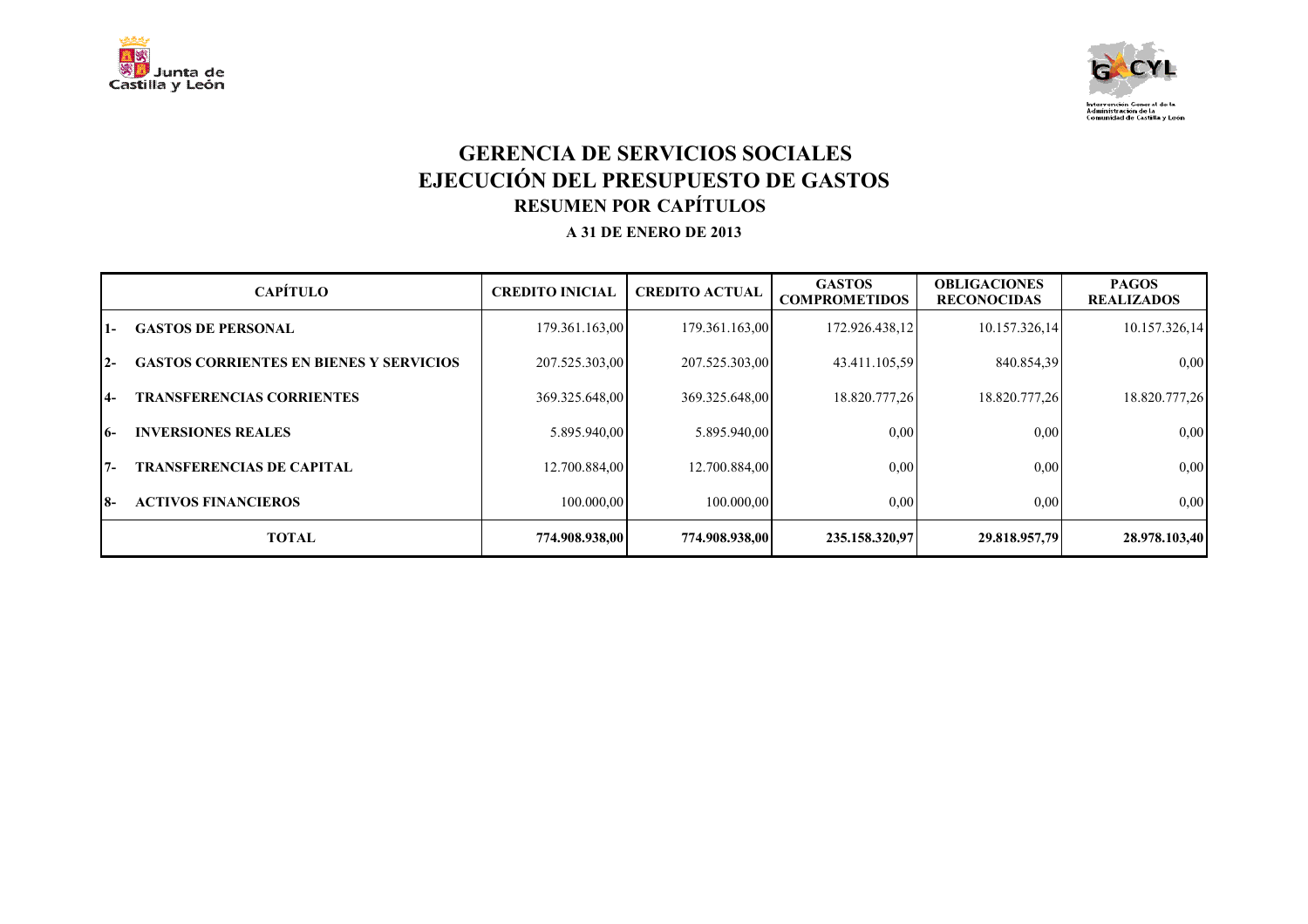



#### **INSTITUTO DE LA JUVENTUD DE CASTILLA Y LEON EJECUCIÓN DEL PRESUPUESTO DE GASTOS RESUMEN POR CAPÍTULOS A 31 DE ENERO DE 2013**

|       | <b>CAPÍTULO</b>                                | <b>CREDITO INICIAL</b> | <b>CREDITO ACTUAL</b> | <b>GASTOS</b><br><b>COMPROMETIDOS</b> | <b>OBLIGACIONES</b><br><b>RECONOCIDAS</b> | <b>PAGOS</b><br><b>REALIZADOS</b> |
|-------|------------------------------------------------|------------------------|-----------------------|---------------------------------------|-------------------------------------------|-----------------------------------|
| l 1 – | <b>GASTOS DE PERSONAL</b>                      | 9.148.022,00           | 9.148.022,00          | 8.201.576,51                          | 511.449,42                                | 511.449,42                        |
| $12-$ | <b>GASTOS CORRIENTES EN BIENES Y SERVICIOS</b> | 3.424.104,00           | 3.424.104,00          | 5.500,00                              | 0,00                                      | 0,00                              |
| I4-   | <b>TRANSFERENCIAS CORRIENTES</b>               | 729.354,00             | 729.354,00            | 0,00                                  | 0,00                                      | 0,00                              |
| 16-   | <b>INVERSIONES REALES</b>                      | 1.491.175,00           | .491.175,00           | 0,00                                  | 0,00                                      | 0,00                              |
| 18-   | <b>ACTIVOS FINANCIEROS</b>                     | 3.000,00               | 3.000,00              | 0,00                                  | 0.00                                      | 0,00                              |
|       | <b>TOTAL</b>                                   | 14.795.655,00          | 14.795.655,00         | 8.207.076.51                          | 511.449,42                                | 511.449,42                        |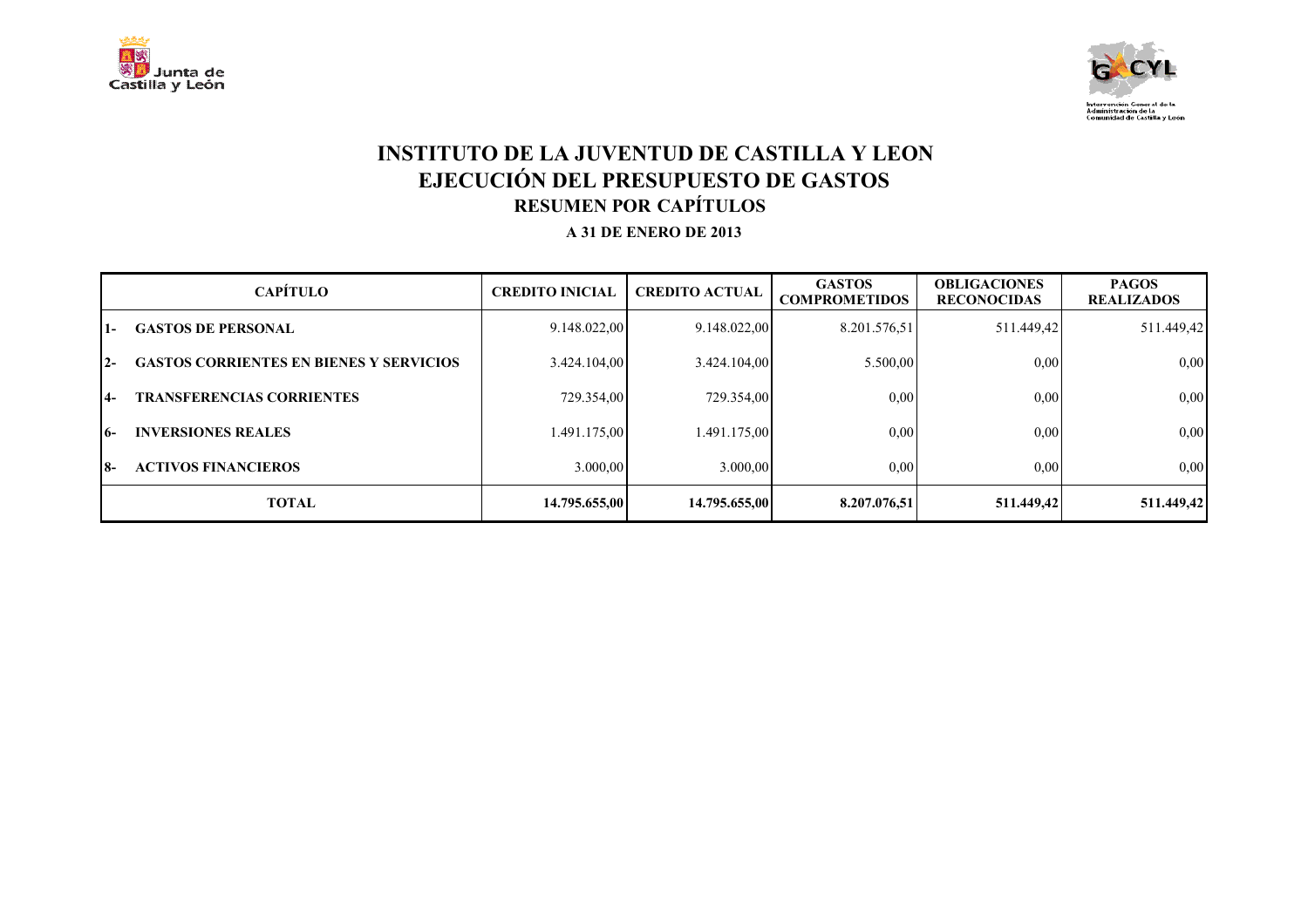



# **INSTITUTO TECNOLÓGICO AGRARIO EJECUCIÓN DEL PRESUPUESTO DE GASTOS RESUMEN POR CAPÍTULOS A 31 DE ENERO DE 2013**

|           | <b>CAPÍTULO</b>                                | <b>CREDITO INICIAL</b> | <b>CREDITO ACTUAL</b> | <b>GASTOS</b><br><b>COMPROMETIDOS</b> | <b>OBLIGACIONES</b><br><b>RECONOCIDAS</b> | <b>PAGOS</b><br><b>REALIZADOS</b> |
|-----------|------------------------------------------------|------------------------|-----------------------|---------------------------------------|-------------------------------------------|-----------------------------------|
| $1 -$     | <b>GASTOS DE PERSONAL</b>                      | 6.172.238,00           | 6.172.238,00          | 878.392,90                            | 512.175,66                                | 512.175,66                        |
| $2 -$     | <b>GASTOS CORRIENTES EN BIENES Y SERVICIOS</b> | 1.134.718,00           | 1.134.718,00          | 12.908,26                             | 12.908,26                                 | 12.908,26                         |
| $3-$      | <b>GASTOS FINANCIEROS</b>                      | 3.259.982,00           | 3.259.982,00          | 3.341,06                              | 3.341,06                                  | 3.341,06                          |
| <b>4-</b> | <b>TRANSFERENCIAS CORRIENTES</b>               | 150.000,00             | 150.000,00            | 0.00                                  | 0.00                                      | 0,00                              |
| $6-$      | <b>INVERSIONES REALES</b>                      | 36.916.801,00          | 36.916.801,00         | 2.523.788,14                          | 254.541,58                                | 253.886,78                        |
| $7 -$     | <b>TRANSFERENCIAS DE CAPITAL</b>               | 750.000,00             | 750,000,00            | 0.00                                  | 0.00                                      | 0,00                              |
| <b>8-</b> | <b>ACTIVOS FINANCIEROS</b>                     | 76.164.000,00          | 76.164.000,00         | 0.00                                  | 0.00                                      | 0,00                              |
| 19-       | <b>PASIVOS FINANCIEROS</b>                     | 13.051.051,00          | 13.051.051,00         | 1.480.000,00                          | 1.480.000,00                              | 1.480.000,00                      |
|           | <b>TOTAL</b>                                   | 137.598.790,00         | 137.598.790,00        | 4.898.430,36                          | 2.262.966,56                              | 2.262.311,76                      |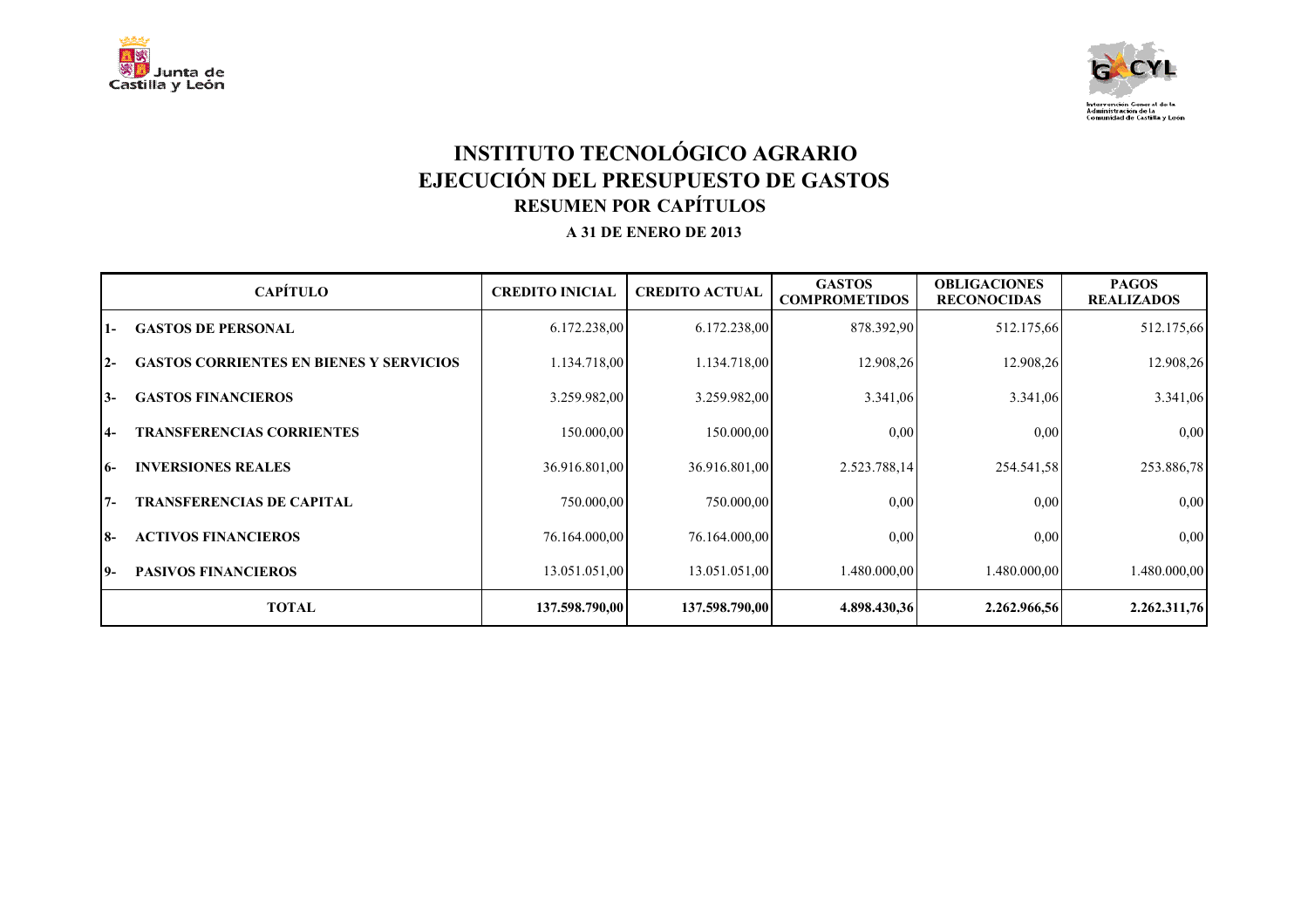



#### **AGENC. INNOV. FINANC. E INTERN. EMP. CYL EJECUCIÓN DEL PRESUPUESTO DE GASTOS RESUMEN POR CAPÍTULOS A 31 DE ENERO DE 2013**

|           | <b>CAPÍTULO</b>                                | <b>CREDITO INICIAL</b> | <b>CREDITO ACTUAL</b> | <b>GASTOS</b><br><b>COMPROMETIDOS</b> | <b>OBLIGACIONES</b><br><b>RECONOCIDAS</b> | <b>PAGOS</b><br><b>REALIZADOS</b> |
|-----------|------------------------------------------------|------------------------|-----------------------|---------------------------------------|-------------------------------------------|-----------------------------------|
| $1 -$     | <b>GASTOS DE PERSONAL</b>                      | 7.241.528,00           | 7.241.528,00          | 534.294,81                            | 534.294,81                                | 534.294,81                        |
| $2 -$     | <b>GASTOS CORRIENTES EN BIENES Y SERVICIOS</b> | 1.855.864,00           | 1.855.864,00          | 112.622,32                            | 16.288,17                                 | 16.288,17                         |
| $3-$      | <b>GASTOS FINANCIEROS</b>                      | 8.800.000,00           | 8.800.000,00          | 303.802,76                            | 303.802,76                                | 303.802,76                        |
| $4-$      | <b>TRANSFERENCIAS CORRIENTES</b>               | 304.362,00             | 304.362,00            | 0,00                                  | 0.00                                      | 0,00                              |
| $6-$      | <b>INVERSIONES REALES</b>                      | 4.460.080,00           | 4.460.080,00          | 16.921,21                             | 16.921,21                                 | 16.921,21                         |
| $7 -$     | <b>TRANSFERENCIAS DE CAPITAL</b>               | 53.455.527,00          | 53.455.527,00         | 682.871,14                            | 590.439,53                                | 211.749.93                        |
| <b>8-</b> | <b>ACTIVOS FINANCIEROS</b>                     | 222.829.150,00         | 222.829.150,00        | 27.532.314,13                         | 0.00                                      | 0,00                              |
| 19-       | <b>PASIVOS FINANCIEROS</b>                     | 3.660.000,00           | 3.660.000,00          | 328.125,00                            | 328.125,00                                | 328.125,00                        |
|           | <b>TOTAL</b>                                   | 302.606.511,00         | 302.606.511,00        | 29.510.951,37                         | 1.789.871,48                              | 1.411.181,88                      |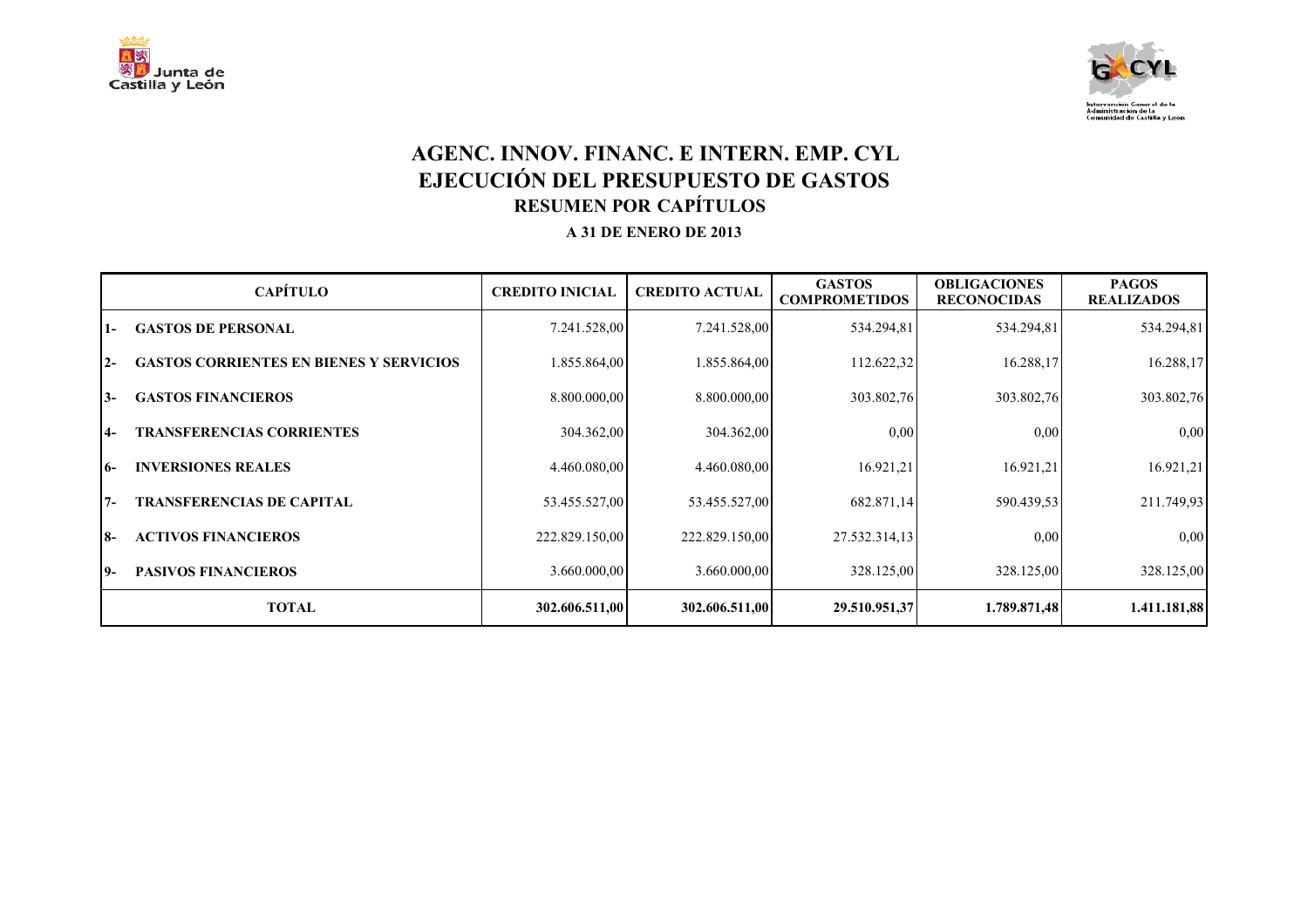



### **ENTE REGIONAL DE LA ENERGÍA EJECUCIÓN DEL PRESUPUESTO DE GASTOS RESUMEN POR CAPÍTULOS A 31 DE ENERO DE 2013**

|       | <b>CAPÍTULO</b>                                | <b>CREDITO INICIAL</b> | <b>CREDITO ACTUAL</b> | <b>GASTOS</b><br><b>COMPROMETIDOS</b> | <b>OBLIGACIONES</b><br><b>RECONOCIDAS</b> | <b>PAGOS</b><br><b>REALIZADOS</b> |
|-------|------------------------------------------------|------------------------|-----------------------|---------------------------------------|-------------------------------------------|-----------------------------------|
| l 1 – | <b>GASTOS DE PERSONAL</b>                      | 947.368,00             | 947.368,00            | 94.658,57                             | 94.658,57                                 | 94.658,57                         |
| $12-$ | <b>GASTOS CORRIENTES EN BIENES Y SERVICIOS</b> | 631.750,00             | 631.750,00            | 1.028,65                              | 1.028,65                                  | 1.028,65                          |
| 16-   | <b>INVERSIONES REALES</b>                      | 921.783,00             | 921.783,00            | 0,00                                  | 0,00                                      | 0,00                              |
| 18-   | <b>ACTIVOS FINANCIEROS</b>                     | 4.808,00               | 4.808,00              | 0.00                                  | 0.00                                      | 0,00                              |
|       | <b>TOTAL</b>                                   | 2.505.709,00           | 2.505.709,00          | 95.687,22                             | 95.687,22                                 | 95.687,22                         |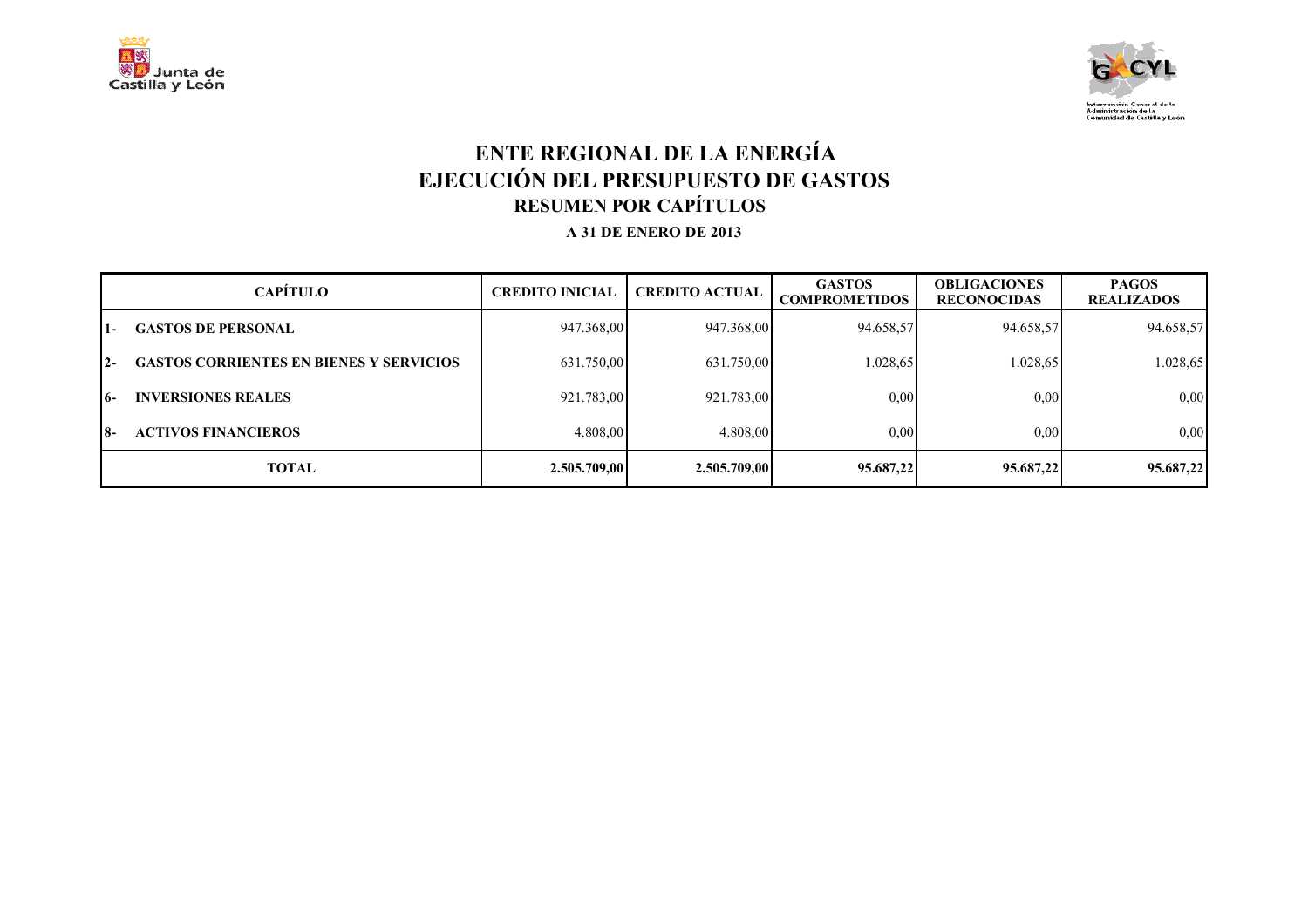



# **CONSEJO ECONÓMICO Y SOCIAL EJECUCIÓN DEL PRESUPUESTO DE GASTOS RESUMEN POR CAPÍTULOS A 31 DE ENERO DE 2013**

|       | <b>CAPÍTULO</b>                                | <b>CREDITO INICIAL</b> | <b>CREDITO ACTUAL</b> | <b>GASTOS</b><br><b>COMPROMETIDOS</b> | <b>OBLIGACIONES</b><br><b>RECONOCIDAS</b> | <b>PAGOS</b><br><b>REALIZADOS</b> |
|-------|------------------------------------------------|------------------------|-----------------------|---------------------------------------|-------------------------------------------|-----------------------------------|
| $1 -$ | <b>GASTOS DE PERSONAL</b>                      | 901.376,00             | 901.376,00            | 726.713,63                            | 76.999,01                                 | 76.999,01                         |
| $12-$ | <b>GASTOS CORRIENTES EN BIENES Y SERVICIOS</b> | 459.884,00             | 459.884,00            | 11.441.08                             | 11.441.08                                 | 11.441,08                         |
| 14-   | <b>TRANSFERENCIAS CORRIENTES</b>               | 319.813.00             | 319.813.00            | 0.00                                  | 0.00                                      | 0.00                              |
|       | <b>TOTAL</b>                                   | 1.681.073,00           | 1.681.073,00          | 738.154,71                            | 88.440,09                                 | 88.440,09                         |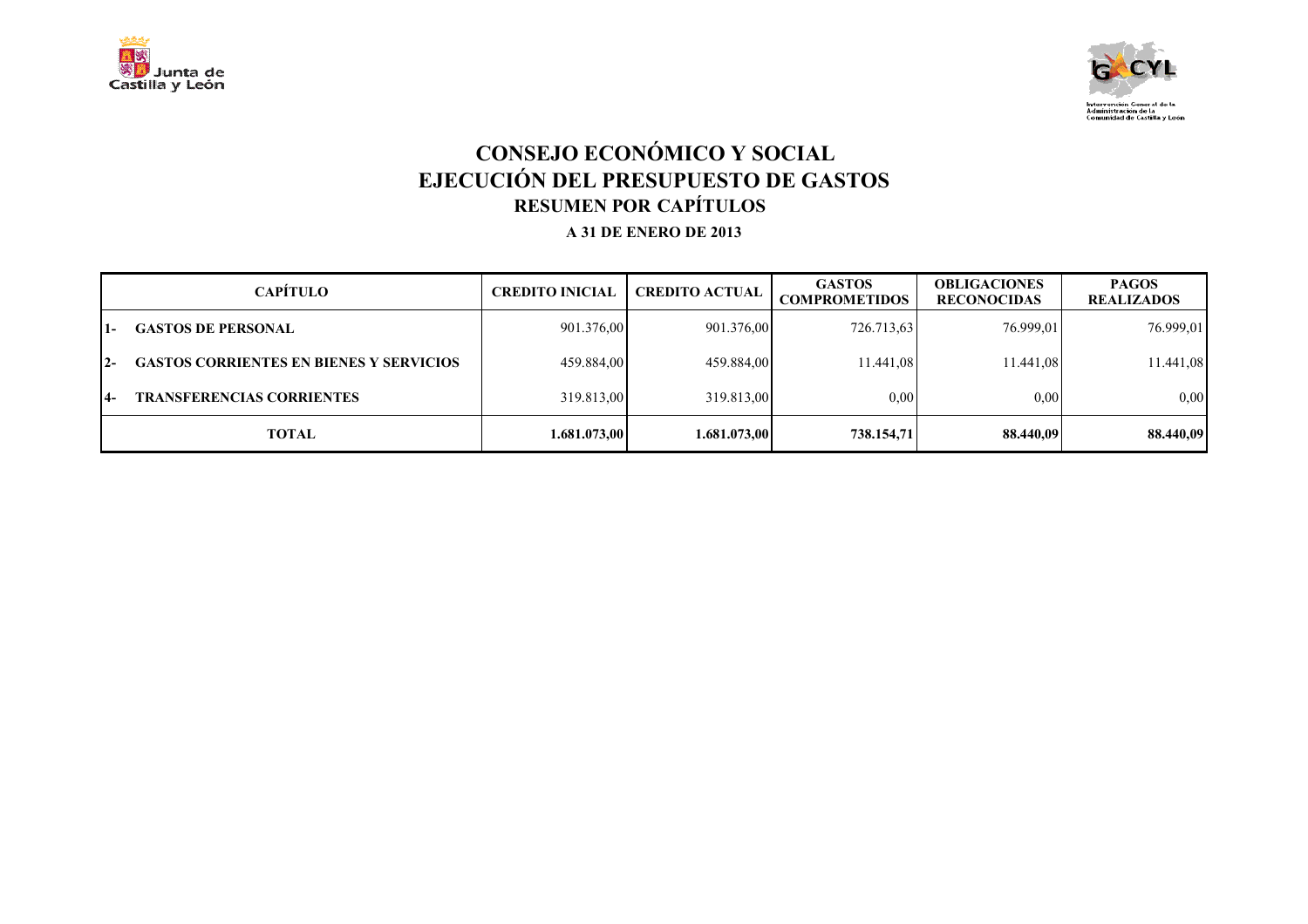



# **ADMINISTRACIÓN GENERAL EJECUCIÓN DEL PRESUPUESTO DE INGRESOS RESUMEN POR CAPÍTULOS A 31 DE ENERO DE 2013**

|            | <b>CAPÍTULO</b>                          | <b>PRESUPUESTO</b><br><b>INICIAL</b> | <b>MODIFICACIONES</b> | <b>PRESUPUESTO</b><br><b>DEFINITIVO</b> | <b>DERECHOS</b><br><b>LIQUIDADOS</b> | <b>INGRESOS</b><br><b>REALIZADOS</b> |
|------------|------------------------------------------|--------------------------------------|-----------------------|-----------------------------------------|--------------------------------------|--------------------------------------|
| $1-$       | <b>IMPUESTOS DIRECTOS</b>                | 1.994.170.000,00                     | 0,00                  | 1.994.170.000,00                        | 152.717.259,15                       | 150.447.455,16                       |
| $2 -$      | <b>IMPUESTOS INDIRECTOS</b>              | 3.092.135.610,00                     | 0,00                  | 3.092.135.610,00                        | 226.269.181,95                       | 224.195.162,09                       |
| $13-$      | TASAS, PRECIOS PUBLICOS Y OTROS INGRESOS | 157.739.802,00                       | 0,00                  | 157.739.802,00                          | 5.777.233,92                         | 2.539.012,81                         |
| $4-$       | <b>TRANSFERENCIAS CORRIENTES</b>         | 2.204.782.345,00                     | 0,00                  | 2.204.782.345,00                        | 103.417.643,88                       | 103.417.643,88                       |
| I 5-       | <b>INGRESOS PATRIMONIALES</b>            | 21.962.720,00                        | 0,00                  | 21.962.720,00                           | 3.010.307.95                         | 2.973.854,81                         |
| 16-        | <b>ENAJENACION DE INVERSIONES REALES</b> | 17.465.500,00                        | 0,00                  | 17.465.500,00                           | 1.844.769,21                         | 1.135.912,72                         |
| 17-        | <b>TRANSFERENCIAS CAPITAL</b>            | 249.367.637,00                       | 0,00                  | 249.367.637,00                          | 874.345,13                           | 874.345,13                           |
| <b>18-</b> | <b>ACTIVOS FINANCIEROS</b>               | 605.034,00                           | 0,00                  | 605.034,00                              | 258.935,01                           | 258.935,01                           |
| 19-        | <b>PASIVOS FINANCIEROS</b>               | 864.967.350,00                       | 0,00                  | 864.967.350,00                          | 550.000.000,00                       | 546.975.000,00                       |
|            | <b>TOTAL</b>                             | 8.603.195.998,00                     | 0,00                  | 8.603.195.998,00                        | 1.044.169.676,20                     | 1.032.817.321,61                     |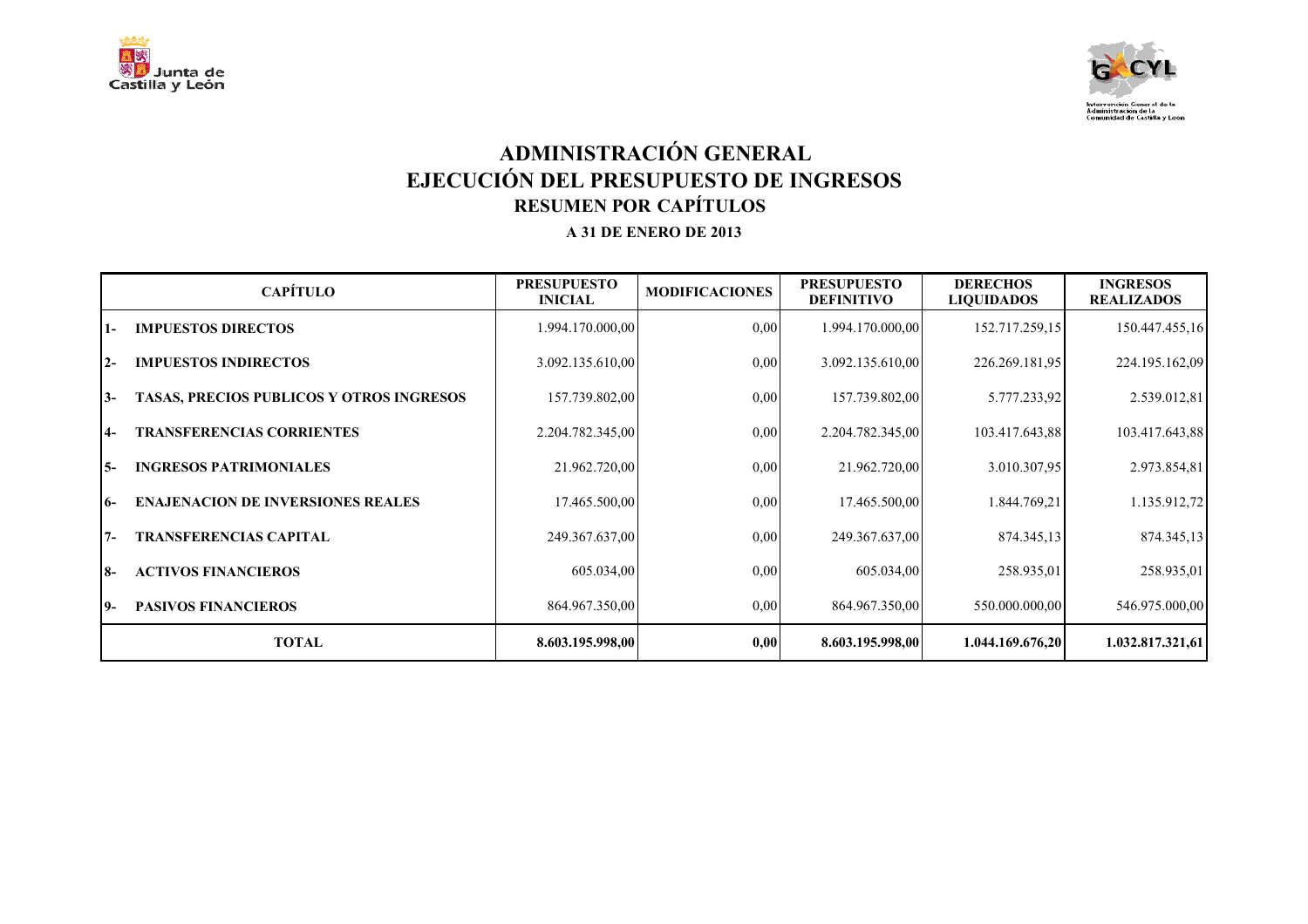



#### **GERENCIA REGIONAL DE SALUD EJECUCIÓN DEL PRESUPUESTO DE INGRESOS RESUMEN POR CAPÍTULOS A 31 DE ENERO DE 2013**

|       | <b>CAPÍTULO</b>                                 | <b>PRESUPUESTO</b><br><b>INICIAL</b> | <b>MODIFICACIONES</b> | <b>PRESUPUESTO</b><br><b>DEFINITIVO</b> | <b>DERECHOS</b><br><b>LIQUIDADOS</b> | <b>INGRESOS</b><br><b>REALIZADOS</b> |
|-------|-------------------------------------------------|--------------------------------------|-----------------------|-----------------------------------------|--------------------------------------|--------------------------------------|
| 13-   | <b>TASAS, PRECIOS PUBLICOS Y OTROS INGRESOS</b> | 40.515.066.00                        | $0.00\,$              | 40.515.066,00                           | 507.610.22                           | 507.989,63                           |
| $4-$  | <b>TRANSFERENCIAS CORRIENTES</b>                | 3.033.377.162,00                     | 0,00                  | 3.033.377.162,00                        | 253.469.145,77                       | 246.241.834,86                       |
| I5-   | <b>INGRESOS PATRIMONIALES</b>                   | 1.700.000,00                         | $0.00\,$              | 1.700.000,00                            | 8.103,85                             | 8.103,85                             |
| $16-$ | <b>ENAJENACION DE INVERSIONES REALES</b>        | 0.00                                 | 0.00                  | 0,00                                    | 33.986.81                            | 33.986,81                            |
| $7 -$ | <b>TRANSFERENCIAS CAPITAL</b>                   | 71.902.371,00                        | $0.00\,$              | 71.902.371,00                           | 6.050.465.66                         | 6.050.465,66                         |
| I8-   | <b>ACTIVOS FINANCIEROS</b>                      | 936.314,00                           | $0.00\,$              | 936.314,00                              | 1.671,89                             | 1.671,89                             |
|       | <b>TOTAL</b>                                    | 3.148.430.913,00                     | 0.00                  | 3.148.430.913,00                        | 260.070.984.20                       | 252.844.052,70                       |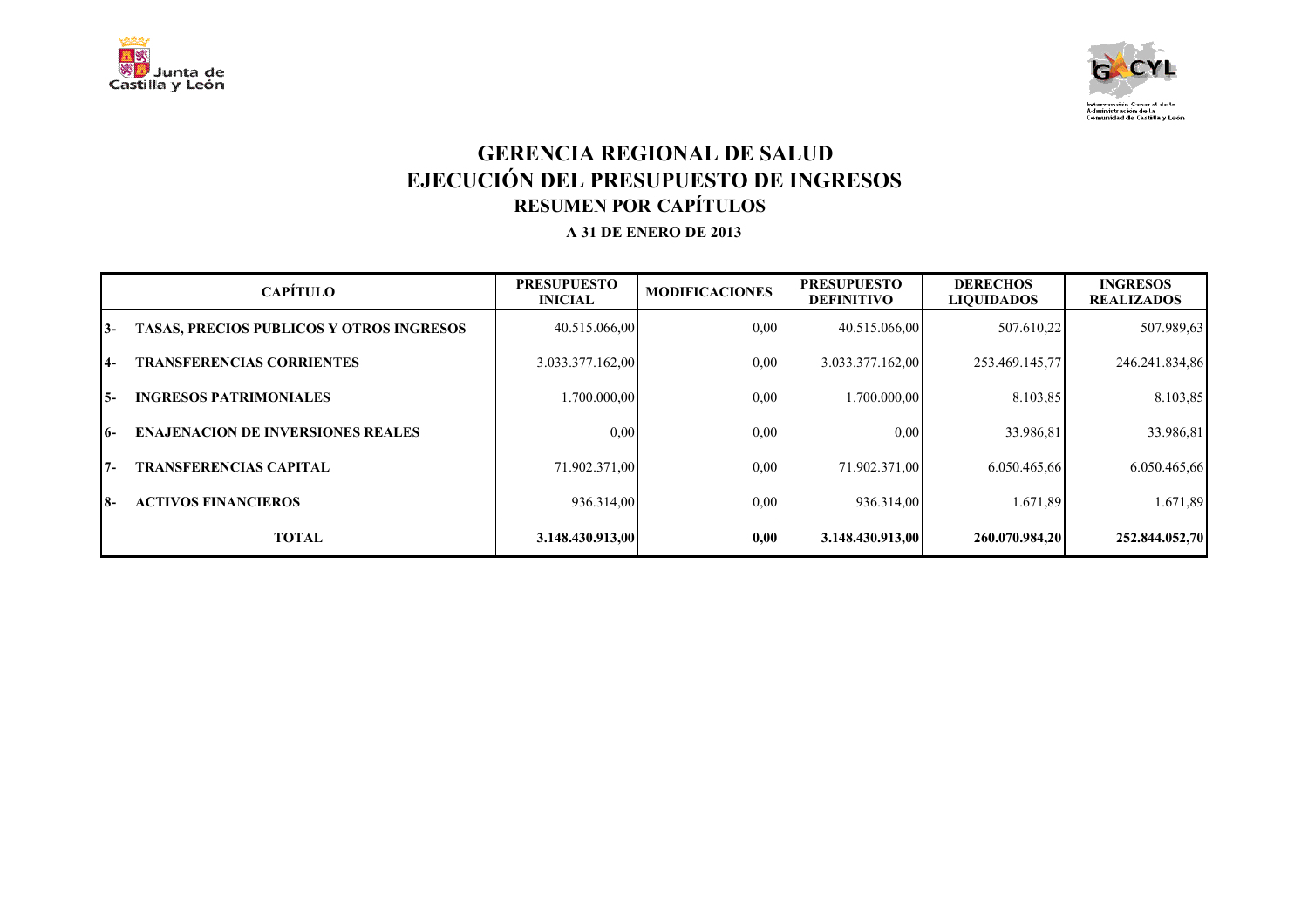



# **SERVICIO PÚBLICO DE EMPLEO EJECUCIÓN DEL PRESUPUESTO DE INGRESOS RESUMEN POR CAPÍTULOS A 31 DE ENERO DE 2013**

|       | <b>CAPÍTULO</b>                                 | <b>PRESUPUESTO</b><br><b>INICIAL</b> | <b>MODIFICACIONES</b> | <b>PRESUPUESTO</b><br><b>DEFINITIVO</b> | <b>DERECHOS</b><br><b>LIQUIDADOS</b> | <b>INGRESOS</b><br><b>REALIZADOS</b> |
|-------|-------------------------------------------------|--------------------------------------|-----------------------|-----------------------------------------|--------------------------------------|--------------------------------------|
| 13-   | <b>TASAS, PRECIOS PUBLICOS Y OTROS INGRESOS</b> | 255.000,00                           | 0,00                  | 255.000,00                              | 19.574,00                            | 10.954,74                            |
| 14-   | <b>TRANSFERENCIAS CORRIENTES</b>                | 36.879.530,00                        | 0.00                  | 36.879.530,00                           | 0.00                                 | 0,00                                 |
| I5-   | <b>INGRESOS PATRIMONIALES</b>                   | 200.000,00                           | 0.00                  | 200.000,00                              | 1.128,57                             | 1.128,57                             |
| 16-   | <b>ENAJENACION DE INVERSIONES REALES</b>        | 2.800.000,00                         | 0.00                  | 2.800.000,00                            | 443.043.90                           | 342.899,90                           |
| $17-$ | <b>TRANSFERENCIAS CAPITAL</b>                   | 114.084.773.00                       | 0.00                  | 114.084.773.00                          | 0,00                                 | 0,00                                 |
| I8-   | <b>ACTIVOS FINANCIEROS</b>                      | 46.000,00                            | 0.00                  | 46.000,00                               | 0,00                                 | 0.00                                 |
|       | <b>TOTAL</b>                                    | 154.265.303,00                       | 0.00                  | 154.265.303,00                          | 463.746,47                           | 354.983,21                           |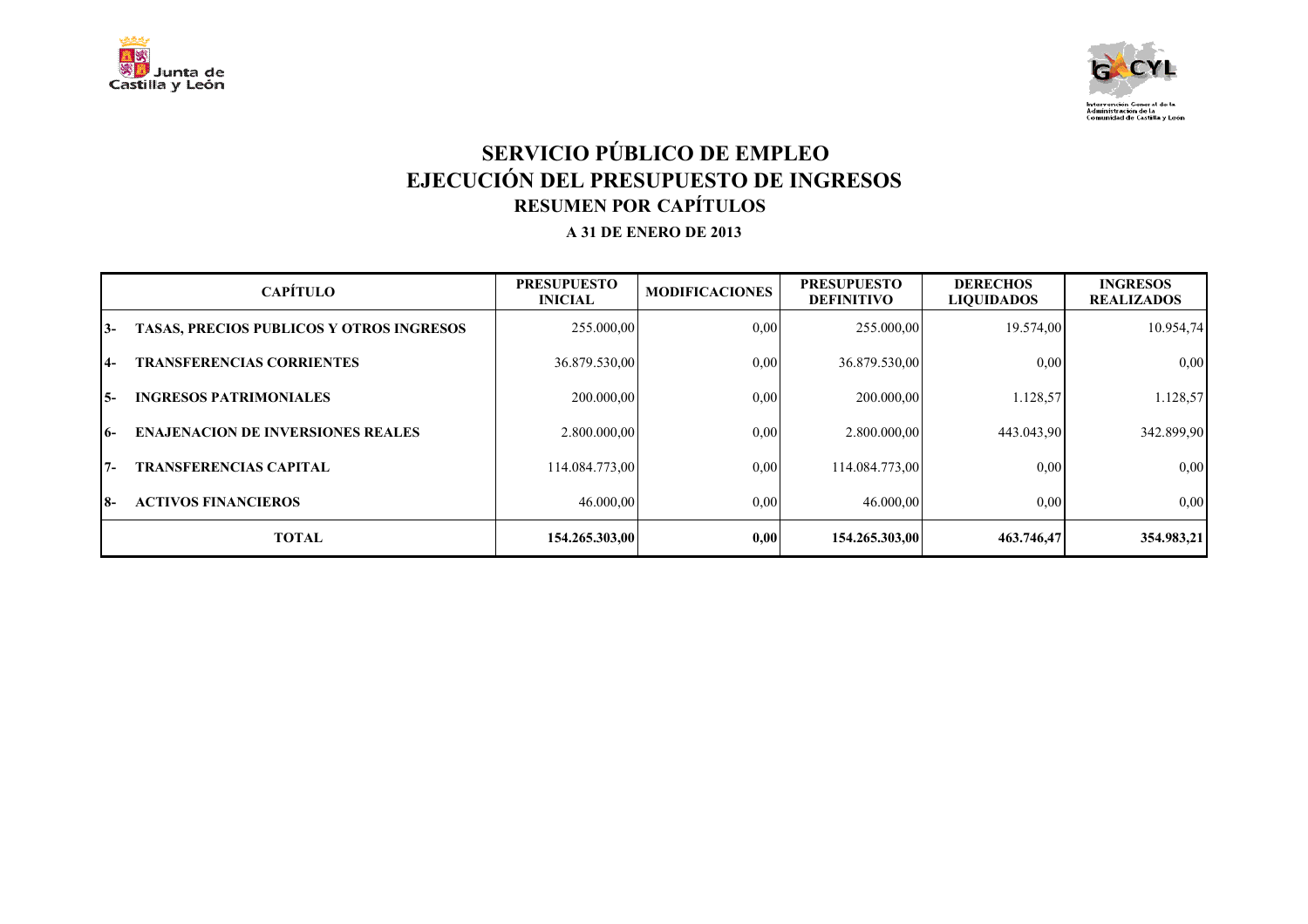



#### **GERENCIA DE SERVICIOS SOCIALES EJECUCIÓN DEL PRESUPUESTO DE INGRESOS RESUMEN POR CAPÍTULOS A 31 DE ENERO DE 2013**

|       | <b>CAPÍTULO</b>                                 | <b>PRESUPUESTO</b><br><b>INICIAL</b> | <b>MODIFICACIONES</b> | <b>PRESUPUESTO</b><br><b>DEFINITIVO</b> | <b>DERECHOS</b><br><b>LIQUIDADOS</b> | <b>INGRESOS</b><br><b>REALIZADOS</b> |
|-------|-------------------------------------------------|--------------------------------------|-----------------------|-----------------------------------------|--------------------------------------|--------------------------------------|
| 13-   | <b>TASAS, PRECIOS PUBLICOS Y OTROS INGRESOS</b> | 73.239.348,00                        | 0.00                  | 73.239.348,00                           | 1.798.890.68                         | 85.094,20                            |
| $4-$  | <b>TRANSFERENCIAS CORRIENTES</b>                | 682.872.766,00                       | 0.00                  | 682.872.766,00                          | 59.622.765,58                        | 45.469.580,33                        |
| I 5-  | <b>INGRESOS PATRIMONIALES</b>                   | 100.000,00                           | 0.00                  | 100.000,00                              | 1.286,84                             | 1.286,84                             |
| $16-$ | <b>ENAJENACION DE INVERSIONES REALES</b>        | 0,00                                 | 0,00                  | 0,00                                    | 43.804.22                            | 7.877,76                             |
| 17-   | <b>TRANSFERENCIAS CAPITAL</b>                   | 18.596.824,00                        | 0.00                  | 18.596.824,00                           | 848.209.00                           | 848.209,00                           |
| I8-   | <b>ACTIVOS FINANCIEROS</b>                      | 100.000.00                           | 0.00                  | 100,000,00                              | 0,00                                 | 0.00                                 |
|       | <b>TOTAL</b>                                    | 774.908.938,00                       | 0.00                  | 774.908.938,00                          | 62.314.956,32                        | 46.412.048,13                        |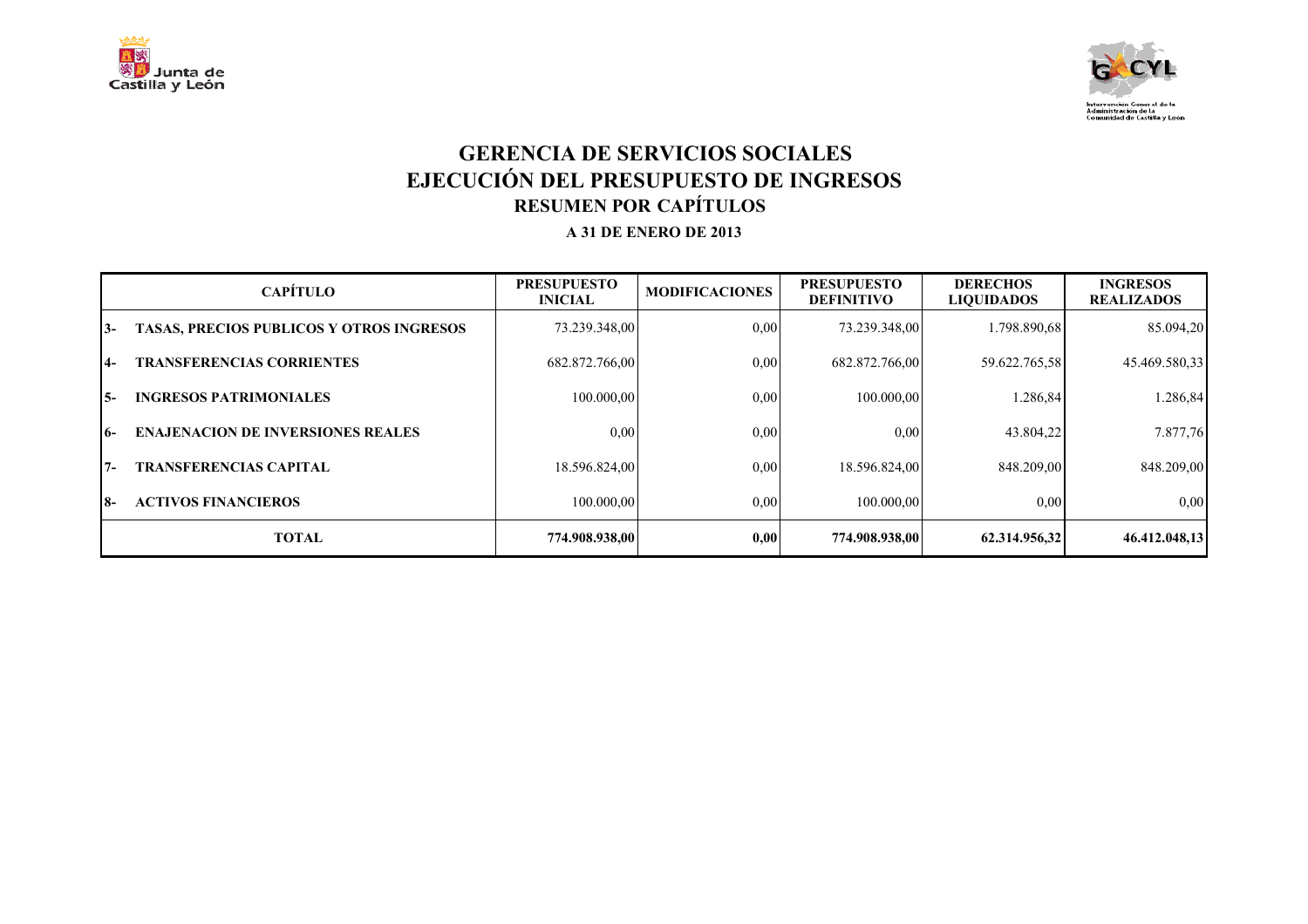



#### **INSTITUTO DE LA JUVENTUD DE CASTILLA Y LEON EJECUCIÓN DEL PRESUPUESTO DE INGRESOS RESUMEN POR CAPÍTULOS A 31 DE ENERO DE 2013**

|       | <b>CAPÍTULO</b>                                 | <b>PRESUPUESTO</b><br><b>INICIAL</b> | <b>MODIFICACIONES</b> | <b>PRESUPUESTO</b><br><b>DEFINITIVO</b> | <b>DERECHOS</b><br><b>LIOUIDADOS</b> | <b>INGRESOS</b><br><b>REALIZADOS</b> |
|-------|-------------------------------------------------|--------------------------------------|-----------------------|-----------------------------------------|--------------------------------------|--------------------------------------|
| $13-$ | <b>TASAS, PRECIOS PUBLICOS Y OTROS INGRESOS</b> | 4.072.077,00                         | 0.00                  | 4.072.077,00                            | 8.838,50                             | 8.838,50                             |
| $14-$ | <b>TRANSFERENCIAS CORRIENTES</b>                | 9.141.200,00                         | 0.00                  | 9.141.200,00                            | 761.767.00                           | 761.767,00                           |
| $15-$ | <b>INGRESOS PATRIMONIALES</b>                   | 88.203,00                            | 0.00                  | 88.203,00                               | 59,57                                | 59,57                                |
| $17-$ | <b>TRANSFERENCIAS CAPITAL</b>                   | 1.491.175,00                         | 0,00                  | 1.491.175.00                            | 191.619.74                           | 191.619,74                           |
| I8-   | <b>ACTIVOS FINANCIEROS</b>                      | 3.000,00                             | 0,00                  | 3.000.00                                | 0.00                                 | 0,00                                 |
|       | <b>TOTAL</b>                                    | 14.795.655.00                        | 0,00                  | 14.795.655,00                           | 962.284.81                           | 962.284.81                           |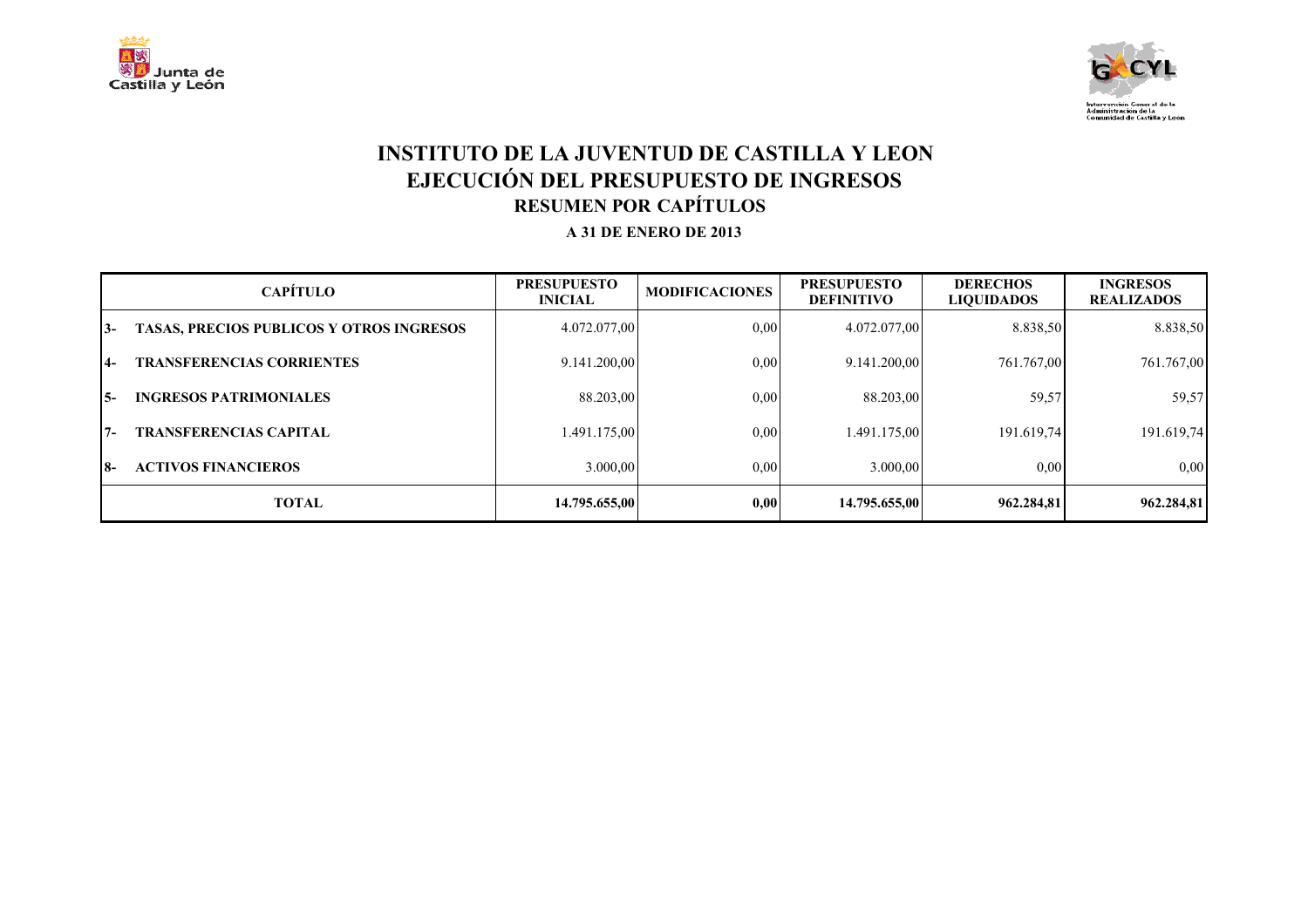



# **INSTITUTO TECNOLÓGICO AGRARIO EJECUCIÓN DEL PRESUPUESTO DE INGRESOS RESUMEN POR CAPÍTULOS A 31 DE ENERO DE 2013**

|           | <b>CAPÍTULO</b>                                 | <b>PRESUPUESTO</b><br><b>INICIAL</b> | <b>MODIFICACIONES</b> | <b>PRESUPUESTO</b><br><b>DEFINITIVO</b> | <b>DERECHOS</b><br><b>LIQUIDADOS</b> | <b>INGRESOS</b><br><b>REALIZADOS</b> |
|-----------|-------------------------------------------------|--------------------------------------|-----------------------|-----------------------------------------|--------------------------------------|--------------------------------------|
| 13-       | <b>TASAS, PRECIOS PUBLICOS Y OTROS INGRESOS</b> | 830.000,00                           | 0,00                  | 830.000,00                              | 95.923,16                            | 9.336,68                             |
| <b>14</b> | <b>TRANSFERENCIAS CORRIENTES</b>                | 7.641.768,00                         | 0,00                  | 7.641.768,00                            | 0,00                                 | 0,00                                 |
| I5-       | <b>INGRESOS PATRIMONIALES</b>                   | 2.245.170,00                         | 0.00                  | 2.245.170,00                            | 79,99                                | 79,99                                |
| $7 -$     | <b>TRANSFERENCIAS CAPITAL</b>                   | 39.125.299,00                        | 0,00                  | 39.125.299,00                           | 0,00                                 | 0,00                                 |
| $18-$     | <b>ACTIVOS FINANCIEROS</b>                      | 12.756.553,00                        | 0,00                  | 12.756.553,00                           | 1.570.000.00                         | 1.570.000,00                         |
| 19-       | <b>PASIVOS FINANCIEROS</b>                      | 75.000.000,00                        | 0.00                  | 75.000.000,00                           | 0,00                                 | 0.00                                 |
|           | <b>TOTAL</b>                                    | 137.598.790.00                       | 0,00                  | 137.598.790,00                          | 1.666.003.15                         | 1.579.416,67                         |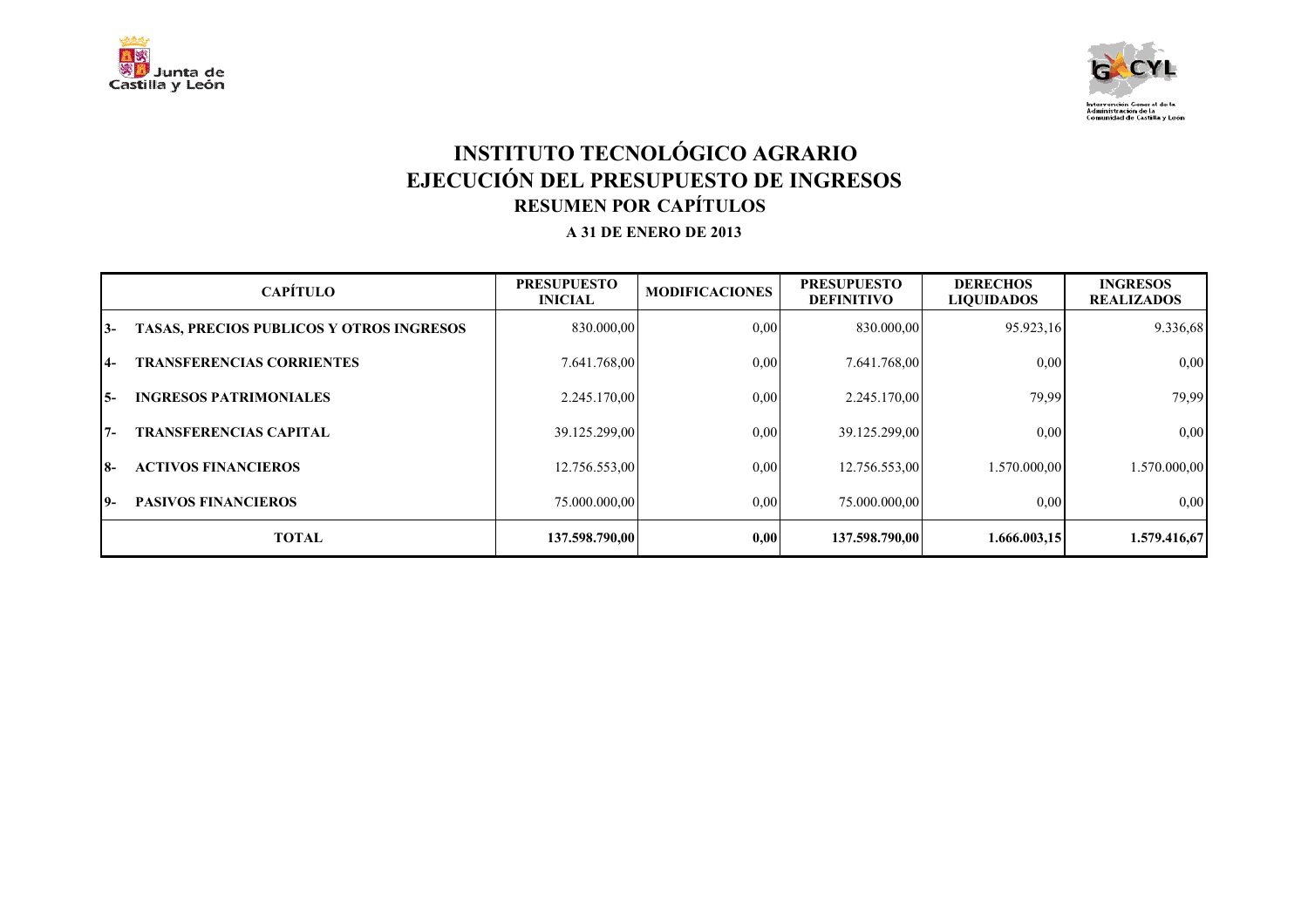



#### **AGENC. INNOV. FINANC. E INTERN. EMP. CYL EJECUCIÓN DEL PRESUPUESTO DE INGRESOS RESUMEN POR CAPÍTULOS A 31 DE ENERO DE 2013**

|            | <b>CAPÍTULO</b>                                 | <b>PRESUPUESTO</b><br><b>INICIAL</b> | <b>MODIFICACIONES</b> | <b>PRESUPUESTO</b><br><b>DEFINITIVO</b> | <b>DERECHOS</b><br><b>LIQUIDADOS</b> | <b>INGRESOS</b><br><b>REALIZADOS</b> |
|------------|-------------------------------------------------|--------------------------------------|-----------------------|-----------------------------------------|--------------------------------------|--------------------------------------|
| 13-        | <b>TASAS, PRECIOS PUBLICOS Y OTROS INGRESOS</b> | 670.000,00                           | 0,00                  | 670.000,00                              | 441.073,44                           | 371.729,32                           |
| <b>14-</b> | <b>TRANSFERENCIAS CORRIENTES</b>                | 8.835.504,00                         | 0,00                  | 8.835.504,00                            | 0,00                                 | 0.00                                 |
| I5-        | <b>INGRESOS PATRIMONIALES</b>                   | 8.696.250,00                         | 0,00                  | 8.696.250,00                            | 717.943,75                           | 717.943,75                           |
| $16-$      | <b>ENAJENACION DE INVERSIONES REALES</b>        | 0,00                                 | 0.00                  | 0,00                                    | 876.866,51                           | 2.233,35                             |
| $17-$      | <b>TRANSFERENCIAS CAPITAL</b>                   | 96.850.607,00                        | 0.00                  | 96.850.607,00                           | 436.628,77                           | 0.00                                 |
| 18-        | <b>ACTIVOS FINANCIEROS</b>                      | 4.737.000,00                         | 0.00                  | 4.737.000,00                            | 62.900,00                            | 62.700,00                            |
| 19-        | <b>PASIVOS FINANCIEROS</b>                      | 182.817.150,00                       | 0.00                  | 182.817.150,00                          | 0,00                                 | 0.00                                 |
|            | <b>TOTAL</b>                                    | 302.606.511,00                       | 0,00                  | 302.606.511,00                          | 2.535.412,47                         | 1.154.606,42                         |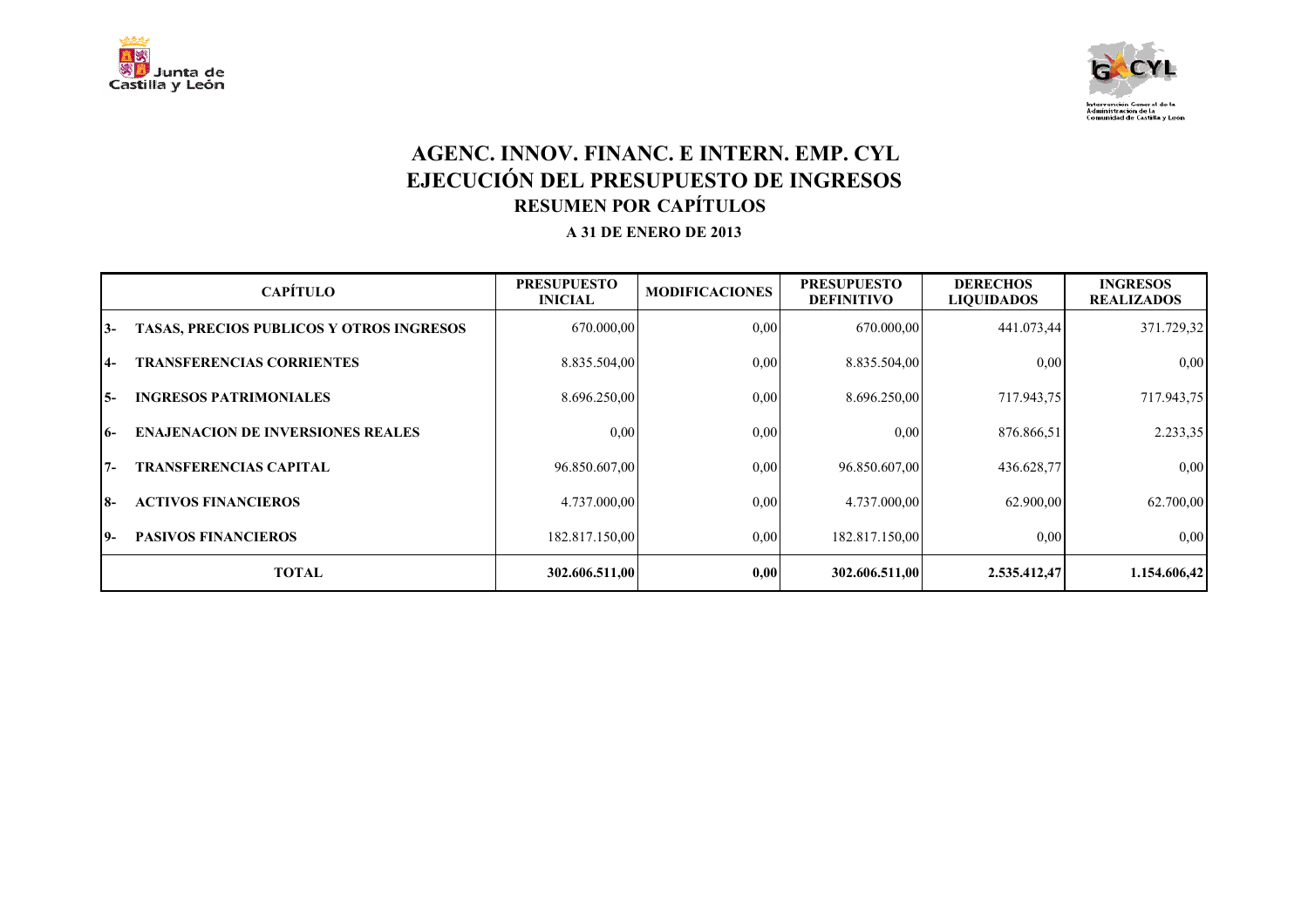



### **ENTE REGIONAL DE LA ENERGÍA EJECUCIÓN DEL PRESUPUESTO DE INGRESOS RESUMEN POR CAPÍTULOS A 31 DE ENERO DE 2013**

|       | <b>CAPÍTULO</b>                                 | <b>PRESUPUESTO</b><br><b>INICIAL</b> | <b>MODIFICACIONES</b> | <b>PRESUPUESTO</b><br><b>DEFINITIVO</b> | <b>DERECHOS</b><br><b>LIQUIDADOS</b> | <b>INGRESOS</b><br><b>REALIZADOS</b> |
|-------|-------------------------------------------------|--------------------------------------|-----------------------|-----------------------------------------|--------------------------------------|--------------------------------------|
| 13-   | <b>TASAS, PRECIOS PUBLICOS Y OTROS INGRESOS</b> | 340.000,00                           | 0.00                  | 340.000,00                              | 86,68                                | 0,00                                 |
| $14-$ | <b>TRANSFERENCIAS CORRIENTES</b>                | 729.118,00                           | 0,00                  | 729.118,00                              | 60.759,83                            | 0,00                                 |
| I 5-  | <b>INGRESOS PATRIMONIALES</b>                   | 510.000,00                           | 0.00                  | 510.000,00                              | 0,00                                 | 0,00                                 |
| $17-$ | <b>TRANSFERENCIAS CAPITAL</b>                   | 773.591,00                           | 0,00                  | 773.591,00                              | 48.651,33                            | 0,00                                 |
| I8-   | <b>ACTIVOS FINANCIEROS</b>                      | 153,000.00                           | 0,00                  | 153.000,00                              | 0.00                                 | 0,00                                 |
|       | <b>TOTAL</b>                                    | 2.505.709,00                         | 0.00                  | 2.505.709.00                            | 109.497.84                           | 0,00                                 |